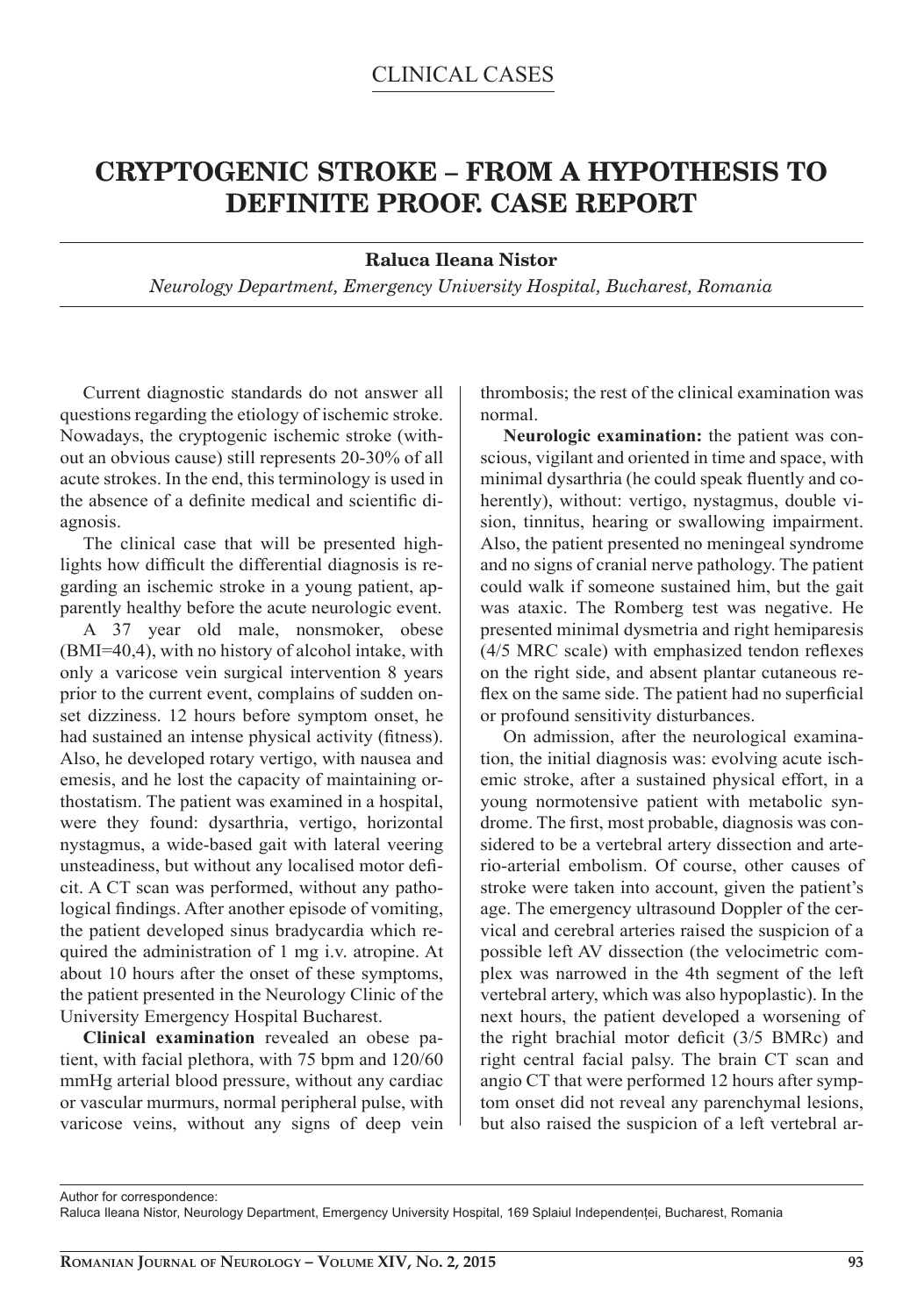tery thrombosis in its 4th segment, and confirmed its hypoplastic nature.

In the first hours after admission the patient received aspirin 250 mg/day and statins, but after the worsening of the brachial and crural deficits, i.v. heparin was started, while the aspirin and statin therapy (rosuvastatin 40 mg/day) were continued. During days 5-7 of admission, the transition to oral anticoagulants was made. Despite the lack of the possibility to measure serum homocysteine, folic acid therapy and vitamin B6 and B12 were started given the presence of the metabolic syndrome.

During the seventh day of admission, after the neurologic deficit stabilised, the brain MRI revealed an ischaemic lesion in the left paramedian pons area, the repermeabilisation of the left vertebral artery, without any direct sign of dissection.

The following days, this young patient underwent several investigation procedures, in the search for other biological and imaging evidence that would explain the stroke mechanism in the vertebral territory.

*The haematological examination* (peripheral blood) was normal. Blood glucose levels (initially 122 mg/dl), BUN, creatinine, serum electrolytes (Na, K, Mg), AST, ALT, CK, CKMB, LDH, total cholesterol (126 mg/dl), HDL-C 34 mg/dl, TG 81 mg/dl, uric acid, total protein levels, cryoglobulins, rheumatoid factor, CRP were normal. Thrombophilia screening revealed a C677T mutation in the MTHFR gene and a heterozygous status for PAI-1 gene deletion; no major risk factor suggesting a severe thrombophilic status were found (ATIII deficit, protein C and S deficit, factor V Leyden, factor II mutation or B group vitamins).

Regarding the cardiovascular examination, the ECG revealed sinus rhythm, HR 78 bpm, without repolarisation changes; BP was within normal limits, including ABPM/24h. The patient had isolated supraventricular premature beats. Transthoracic echocardiography was normal. Transesophageal echocardiography revealed a patent foramen ovale (PFO), with a limited right-to-left shunt at rest, which became significant during the Valsalva maneuver.

Venous ultrasound of the lower extremities ruled out deep vein thrombosis.

Repeated carotid and cerebral arteries ultrasound was normal. Echotomography: hypoplastic left vertebral artery. The rest of the measurements were within normal limits – no atheromatosis, a narrowed velocimetric complex at the V4 level in the left vertebral artery.

Brain CT scan (5 days after symptom onset): recent ischaemic hypodense area in the left parasagittal pons.

Brain MRI (7 days after symptom onset): triangular area with diffusion restriction – subacute ischemic stroke in the left parasagittal pons; irregular flow pattern in the V3 segment of the left vertebral artery, with a slight reduction in diameter compared to V2 and V4, without obvious changes in the arterial wall; normal flow in the internal carotid arteries.

In summary, the current case presents a young male patient, with no obvious risk factors (except obesity), which rapidly develops (in hours) an ischaemic stroke manifested by vomiting, nausea, vertigo, astasia abasia, right hemiparesis, 12 hours after intense physical activity during gym. The initial evaluation found: possible thrombotic lesion in the 4<sup>th</sup> segment of a hypoplastic left vertebral artery and a patent foramen ovale with right-to-left shunt. The brain CT and MRI identified an ischaemic left parasagittal pons lesion. These data suggest an ischaemic stroke of uncertain cause. Taking into consideration the age of the patient, the following possibilities were taken into account (in order of probability): 1. Vertebral artery dissection; 2. Paradoxical embolism through the PFO; 3. Cardioembolic stroke secondary to an atypical source; 4. A hemodynamic factor; 5. The presence of a minor thrombophilia disorder; 6. Intracerebral thrombosis by atherothrombosis.

*1) Left vertebral artery dissection on an already hypoplastic artery* – was suggested by the occurrence of an ischaemic stroke in a young patient following intense physical activity in the gym*.*  Clinical signs of pons involvement (vertigo, astasia abasia, subsequent hemiparesis) were confirmed by CT and MRI. Transcranial and cervical Doppler ultrasound confirmed the flow reduction and a modified velocimetric complex secondary to a parietal modification in the V4 segment (there were no visual changes suggestive of a dissection). The patient did not have fluctuant neurologic symptoms, that being usually present in vertebral artery dissection; the clinical examination did not reveal signs of connective tissue disease or vasculitis (Ehlers-Danlos syndrome, fibromuscular dysplasia or vasculitic lesions). One week after symptom onset the clinical improvement was obvious and the MRI scan did not confirm any parietal change in the vertebral artery (ex. Double lumen), vascular wall hematoma or other signs of dissection). The spontaneous dissection of cerebral arteries is more common in young patients (mean age 42-46 years)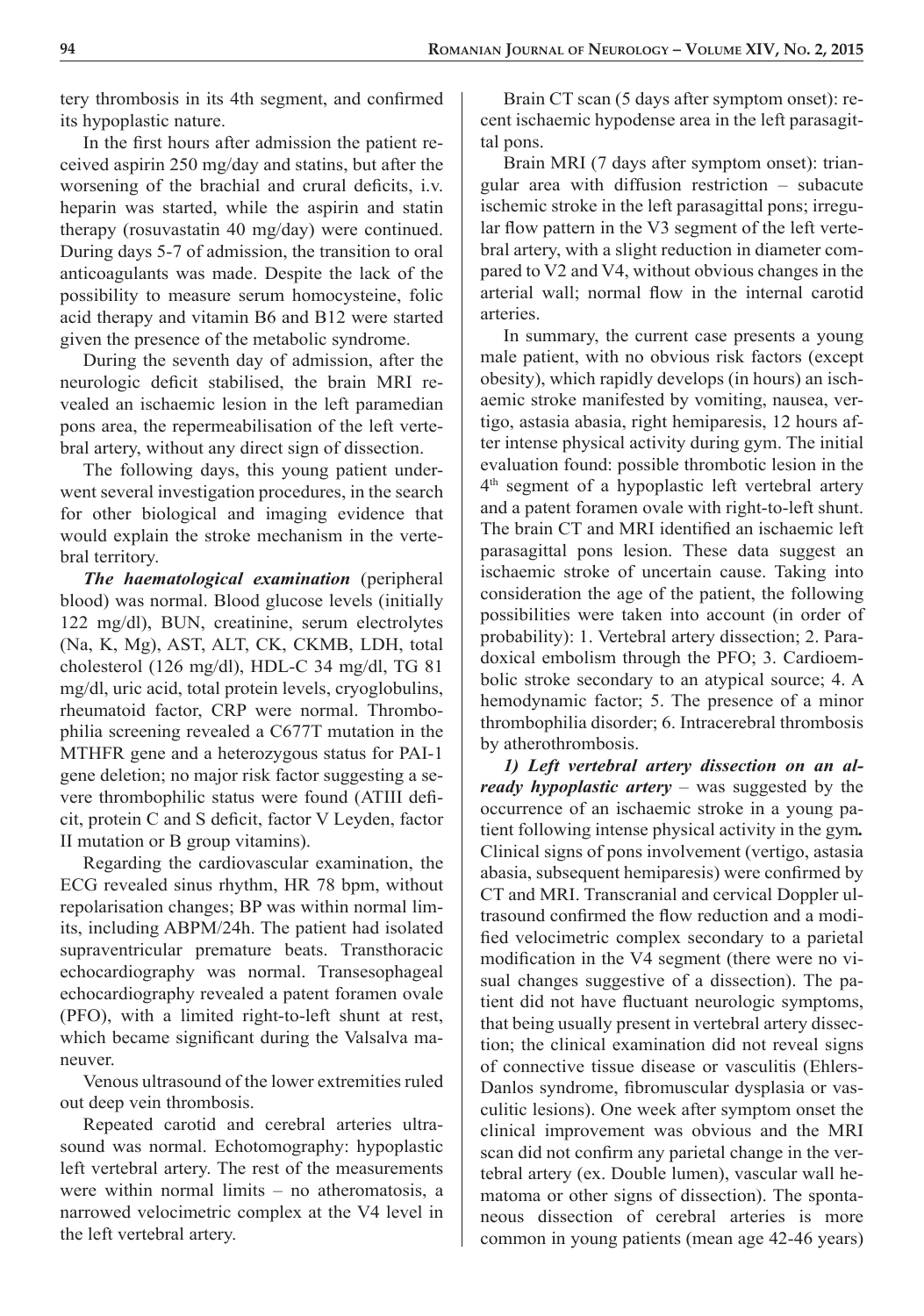and often follows intense physical activities (ex. Sports). It can occur even after minor sport injuries. These patients are frequently hypertensive, obese, have homocysteinemia, connective tissue disease or fibromuscular dysplasia. Cerebral ischaemia can lead to cerebral infarction ( $\sim$  2/3 of cases) or transient ischaemic attacks. The mechanisms of cerebral ischaemia are either thromboembolic or by hypoperfusion (by general cause or by a modified flow in the dissection area). In conclusion, spontaneous dissection of the left vertebral artery in the V4 segment with subsequent arterio-arterial embolism seems a very likely diagnosis.

*2) Paradoxical embolism through a patent foramen ovale (PFO)*, in this young obese patient, with a history of varicose veins that where surgically treated, needs argumentation. The presence of a PFO with right to left shunt is not a sufficient finding to establish the diagnosis. Patent foramen ovale is a frequent finding during necropsy or transesophageal echocardiography in about 25% of the general population. Right to left flow through the patent foramen ovale during the Valsalva maneuver was present in this case, but venous Doppler ultrasound of the inferior extremities ruled out recent or older deep vein thrombosis.

The association between a PFO and cryptogenic stroke (or, at least, apparently cryptogenic) is still an unsolved issue. In the classic PICSS trial (Patent Foramen ovale in Cryptogenic Stroke Study), a PFO was found in 38.8% of patients during transthoracic echocardiography; the septal anomaly was present in 39.7% of patients with cryptogenic stroke and in 29.9% of patient with a known cause of ischaemic stroke (p<0.02). On the other hand, 2 major trials (NOMAS – Northern Manhattan Study; Olmstead Study) found no association between the risk of stroke and a patent foramen ovale in young patients or in those older than 60 years.

Some additional factors besides a PFO, seem to increase the risk of paradoxical embolism – the size of the PFO and the presence of an interatrial septal aneurysm – but these are not present in the case of the current patient. A  $PFO > 4$  mm and a significant shunt seem to raise the risk of a TIA, ischaemic stroke or recurrent stroke. An interatrial septal aneurysm can be an isolated anatomic and echocardiographic anomaly in patients with cryptogenic stroke (about 1.7%) but associated with a PFO (9%); the presence of a concurrent PFO and interatrial septum aneurysm may indicate an increased risk of cardioembolic stroke as opposed to an isolated PFO, probably because of thrombi formation in the aneurysm followed by embolization.

Summing up the clinical, neurological, imaging findings and the arguments in favour and opposed to a possible embolization through a PFO, a cryptogenic embolic stroke cannot be ruled out. The criteria for an unknown source ischaemic stroke are met:

- A non-lacunary stroke detected by CT or MRI
- The absence of intra or extracranial atherosclerosis
- The absence of a major source of cardioembolism
- The absence of other specific identifiable causes of stoke (arteritis, dissection, etc.)

In the current scenario, the most likely embolic source could be deep vein thrombosis of the inferior extremities (obesity, history of varicose veins).

*3) Cardioembolic stroke secondary to an atypical source, other than paradoxical embolism –*  this diagnosis is contemplated in any neurological ischaemic event. In the current case, the young age (37 years), the lack of structural heart disease or any suspected or proven supraventricular arrhythmias argue against a cardioembolic stroke. Before ruling out this diagnosis, one must theoretically take into account the existence of asymptomatic atrial tachyarrhythmias (especially recurrent atrial fibrillation) and aortic plaques in the aortic arc as embolic sources. The aorta as a source of embolism can be excluded in this case: there are not clinical or imaging data that suggest atherosclerosis in any major artery (cervical, cerebral, coronary or peripheral) or transesophageal echocardiographic findings (complex aortic plaques or other conditions). Subclinical atrial fibrillation as an embolic source is impossible to exclude in this case. The role of atrial tachyarrhythmias of short duration as a possible source of cryptogenic stroke was intensively studied in recent years. In the CRISTAL-AF trial, which included 441 patients over 40 years of age with a history of cryptogenic stroke, without a history of documented atrial fibrillation, after full clinical assessment and the elimination of other sources of stroke, the patients were assessed for asymptomatic atrial fibrillation. Long term monitoring of atrial arrhythmias by an implantable monitor for 6 months revealed atrial fibrillation in 8.9% of patient in the cryptogenic stroke arm versus 1.9% in the control group. After 12 months, asymptomatic short duration atrial fibrillation was found in 12.4% of patients in the stroke group vs 2% in the control group. Ischaemic stroke occurred in 5.2% and 7.1% of patients at 6 and 12 months compared to 8.6% and 9.1% in the control group. Nearly 50% of the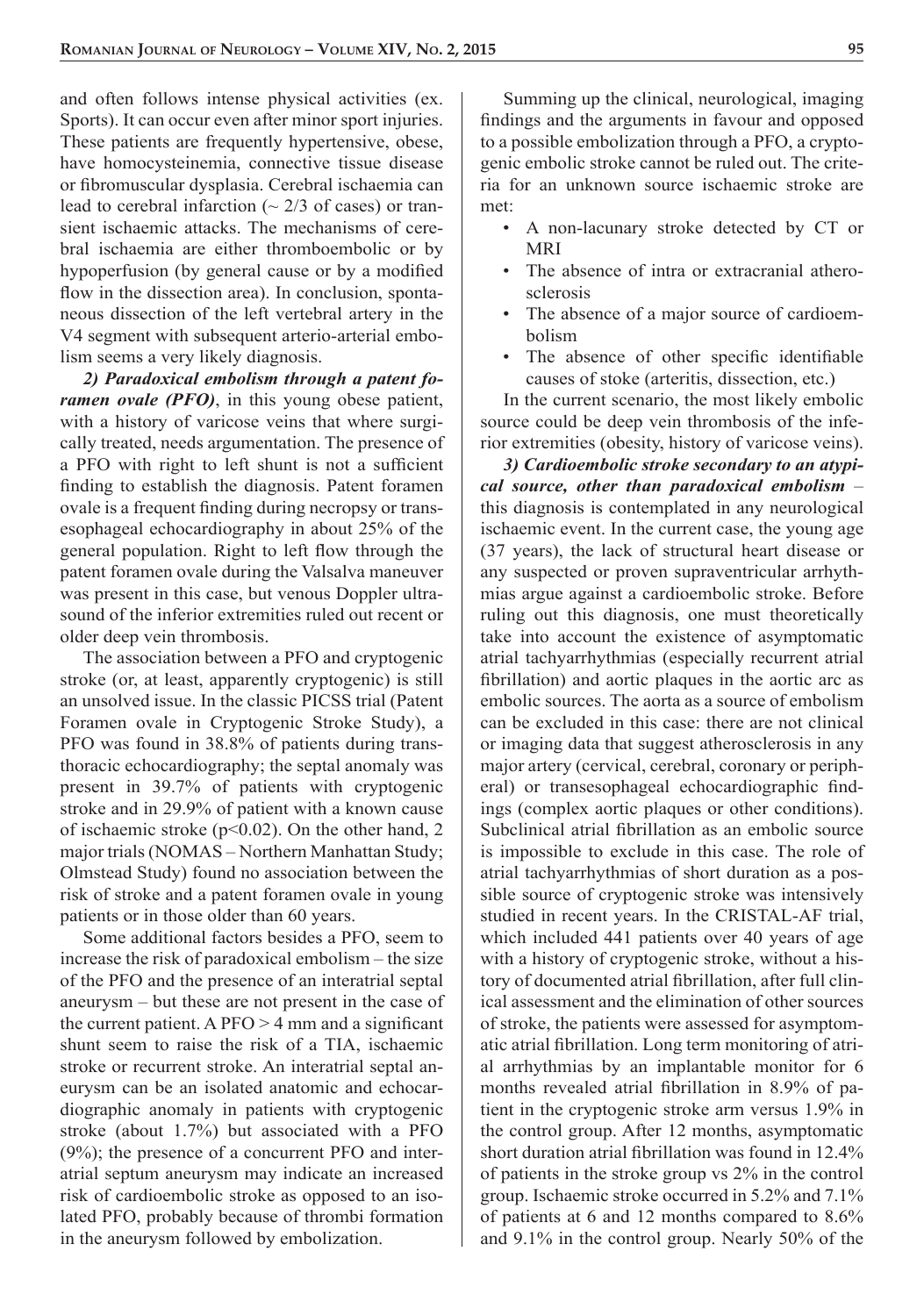atrial fibrillation episodes lasted 12 hours. In another trial (EMBRACE), that included patients with a history of cryptogenic stroke in the last 6 months and no documented atrial fibrillation, 30 day continuous monitoring identified atrial fibrillation five-fold compared to 24-hour monitoring. Short episodes of atrial fibrillation, lasting for several hours, are not proven to be cause thrombosis, but they seem to predict subsequent asymptomatic atrial fibrillation episodes, a risk factor for recurrent ischemic stroke.

In the current setting, after evaluating the cardiovascular and neurological findings, the probability of asymptomatic recurrent atrial fibrillation as a source of isolated vertebral artery embolism is practically minimal. Cardioembolic stroke is usually located in multiple sites (at least on MRI) and is located in the territory of major cerebral arteries. The documentation of atrial fibrillation, even paroxysmal, is mandatory, but not sufficient for the diagnosis of cardioembolic stroke.

*4) A contributing hemodynamic factor to stroke occurrence* – in the current case, can be discussed. Clinical findings after sustained physical activity, like hypotension, bradycardia, dehydration in the presence of a hypoplastic vertebral artery can suggest a possible hemodynamic contributing factor. Often, cerebral ischemia symptoms in specific hemodynamic conditions are transient and reversible after the restoration of a physiological regional or genereal hemodynamic state. Significant cerebral blood flow reductions can cause localised cerebral ischaemia (cerebral infarction) when concomitant pre-existent vascular lesion are present, which in not the current case.

*5) Congenital or acquired thrombophylia* – is a possible, but very rare, cause of ischemic stroke; it usually manifests as venous thromboembolism. Thrombophylia mutation screening tests (Factor V Leiden, antithrombin deficit, protein C and S deficit, prothrombion 20210 gene mutation, antiphospholypid antibodies) are usually performed in young patients with coronary or cerebral artery thrombosis, that do not present any other obvious prothrombotic disorders. In the current case no major thrombophilic factors where identified, but screening tests revealed a C677T MTHFR gene mutation and PAI-1 gene deletion. The significance of these findings cannot be ignored in the young patient with cryptogenic stroke, at least regarding secondary prevention (folic acid and group B vitamins) and long-term follow-up.

*6) Intracranial artery thrombosis secondary to atherosclerosis* – is a frequent cause of stroke (in about 5-10% of cases), and is usually associated with recurrent strokes. It can be considered in this case, given the fact that thrombosis occurred in an nonstenosing vertebral artery lesion.

Often, additional cardiovascular risk factors (hypertension, diabetes, dyslipidaemia, smoking) and other biomarkers (B/A1 apolipoprotein ratio, low levels of adiponectin, PAI-1, etc) are present, as well as atherosclerosis in other vascular territories. These characteristics are not present in the current case. On the other hand, the brain MRI performed 7 days after symptom onset revealed irregular flow in the V4 segment and a slight reduction in vessel diameter (thrombus?), without any vascular wall lesion. Blood flow in the carotid territory was normal. The main hypothetical acute stroke mechanisms in cerebral atherosclerotic lesions are hypoperfusion, arterio-arterial embolism and thrombus extension (these mechanisms can be concurrent).

The other, less common clinical situations like: vasculitis, hypercoagulability syndroms, cardiac embolic diseases, can be ruled out in this case. Therefore, the most likely diagnosis in the presented case, is spontaneous, unique, left vertebral artery dissection with arterio-arterial embolism. There aren't enough arguments to sustain the diagnosis of a cerebral pons infarction caused by paradoxical embolism associated with a PFO. A hemodynamic factor cannot be excluded that contributed to the ischemic cerebrovascular event.

In the first 24 hours, the absolute necessary treatment was represented by antithrombotic therapy: aspirin and anticoagulation with UFH, followed by oral anticoagulation with a VKA. The medication was monitored, well tolerated and efficient. After two weeks, the motor deficit decreased by >80%, the disarthria disappeared, the right hemiparesis improved and the patient was able to use a walking stick. At one month after the stroke, after rehabilitation treatment, the patient recovered almost completely, and the only deficit was reduced right arm mobility. During the clinical and biological follow-up, there were no new elements to suggest other etiological subtype for the ischemic stroke.

The type and duration of oral anticoagulation is cause for debate. In the case of venous thromboembolism without an identifiable cause, this treatment is indicated for 3 to 6 months. The same period of anticoagulation is indicated in the case of a cervical artery dissection. An extended period of anticoagulation can be considered during patient follow-up, taking into account other prothrombotic factors